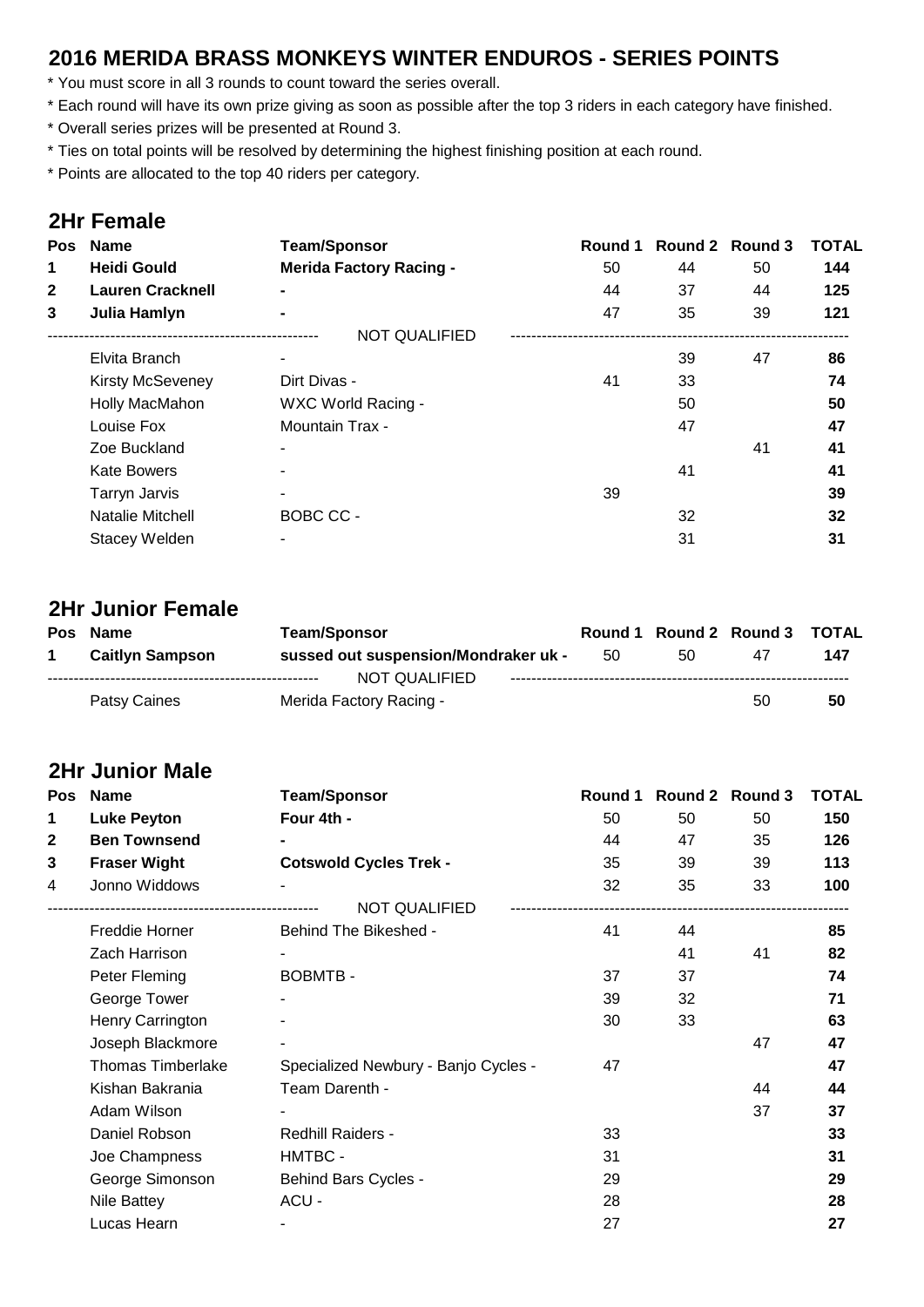|     | <b>2Hr Male</b>            |                                        |    |                               |    |                     |  |
|-----|----------------------------|----------------------------------------|----|-------------------------------|----|---------------------|--|
| Pos | <b>Name</b>                | <b>Team/Sponsor</b>                    |    | Round 1 Round 2 Round 3<br>47 |    | <b>TOTAL</b><br>125 |  |
| 1   | <b>David Bone</b>          | vc st raphael -                        | 39 |                               | 39 |                     |  |
| 2   | <b>Christopher Peacock</b> | <b>Spokes And Spanners northcamp -</b> | 31 | 37                            | 32 | 100                 |  |
| 3   | <b>Carl Morrish</b>        |                                        | 29 | 31                            | 29 | 89                  |  |
| 4   | Sam Hanson                 |                                        | 25 | 29                            | 26 | 80                  |  |
| 5   | <b>Scott Parker</b>        |                                        | 22 | 27                            | 20 | 69                  |  |
| 6   | Matt Ainsworth             | Owens cycles -                         | 9  | 11                            | 18 | 38                  |  |
|     |                            | NOT QUALIFIED                          |    |                               |    |                     |  |
|     | Paddy Atkinson             | University of Surrey CC -              | 47 |                               | 50 | 97                  |  |
|     | Kim Little                 | Merida Factory Racing -                |    | 50                            | 47 | 97                  |  |
|     | Peter Moore                | Four4th Lights -                       | 41 |                               | 37 | 78                  |  |
|     | Marco Jardim               | Demo CCL -                             | 35 | 39                            |    | 74                  |  |
|     | <b>Michael Harrison</b>    |                                        | 37 |                               | 31 | 68                  |  |
|     | Graham Webb                |                                        | 33 | 35                            |    | 68                  |  |
|     | Ash James                  | UK Biking Copyrite -                   | 30 | 32                            |    | 62                  |  |
|     | <b>Curtis Quelch</b>       | CPQ -                                  | 28 | 28                            |    | 56                  |  |
|     | Bernie Fyans               |                                        | 26 | 26                            |    | 52                  |  |
|     | <b>Isaac Pucci</b>         |                                        | 50 |                               |    | 50                  |  |
|     | Oliver Richardson          | Giant Twickenham -                     |    | 8                             | 41 | 49                  |  |
|     | Mike Williams              |                                        | 27 |                               | 21 | 48                  |  |
|     | <b>Matthew Cracknell</b>   | PedalOn -                              | 24 | 21                            |    | 45                  |  |
|     | Matthew Taylor             |                                        |    |                               | 44 | 44                  |  |
|     | <b>Emyr Griffiths</b>      |                                        |    | 17                            | 27 | 44                  |  |
|     | Luke Webber                |                                        |    | 44                            |    | 44                  |  |
|     | Ross Smith                 | UK biking/ Copyrite -                  | 44 |                               |    | 44                  |  |
|     | Dan Carley                 |                                        | 23 | 19                            |    | 42                  |  |
|     | <b>Edward Moesli</b>       |                                        |    | 41                            |    | 41                  |  |
|     | <b>Tom Baker</b>           |                                        | 18 |                               | 19 | 37                  |  |
|     | <b>Oliver Bent</b>         | Oxford Uni CC -                        |    |                               | 35 | 35                  |  |
|     | Glenn Panton               | Owen cycles -                          |    | 13                            | 22 | 35                  |  |
|     | Nicholas Try               | <b>WDMBC Specialized Ruislip -</b>     |    |                               | 33 | 33                  |  |
|     | <b>Tom Morris</b>          | Portsmouth North End CC -              |    | 33                            |    | 33                  |  |
|     | <b>Ben Kenneally</b>       | Zero Bc -                              | 32 |                               |    | 32                  |  |
|     | Lee Imrie                  | Smart121 - USE - SkratchLabs -         |    |                               | 30 | 30                  |  |
|     | Adam Baker                 |                                        |    | 30                            |    | 30                  |  |
|     | Will Wheeler               | Oxford Uni CC -                        |    |                               | 28 | 28                  |  |
|     | Tom Krausr                 | JCA - Equipe Velo -                    |    |                               | 25 | 25                  |  |
|     | Peter Brooks               | THT-                                   |    | 25                            |    | 25                  |  |
|     | Alex Rhodes                | B&J Racing -                           |    |                               | 24 | 24                  |  |
|     | Nathan Sage                |                                        |    | 24                            |    | 24                  |  |
|     | <b>Howard Stredwick</b>    | LFGSS CC -                             | 6  | 18                            |    | 24                  |  |
|     | <b>Guillaume Hemery</b>    | Southdowns Mountain bike -             |    |                               | 23 | 23                  |  |
|     | Rob Milton                 |                                        |    | 23                            |    | 23                  |  |
|     | Patrick Ferguson           | Team Chunky Whippets -                 |    | 22                            |    | 22                  |  |
|     | <b>Mathew Everest</b>      |                                        | 21 |                               |    | 21                  |  |
|     | <b>Ben Watts</b>           |                                        |    | 20                            |    | 20                  |  |
|     | Marcus Hamlyn              |                                        | 19 | 1                             |    | 20                  |  |
|     | Joseph Reid                | More Than 21 Bends - Velolife -        | 20 |                               |    | 20                  |  |
|     | Fran Rizzuti               |                                        |    |                               | 17 | 17                  |  |
|     | Adam Hughes                |                                        | 17 |                               |    | 17                  |  |
|     | <b>Tony Calver</b>         |                                        |    |                               | 16 | 16                  |  |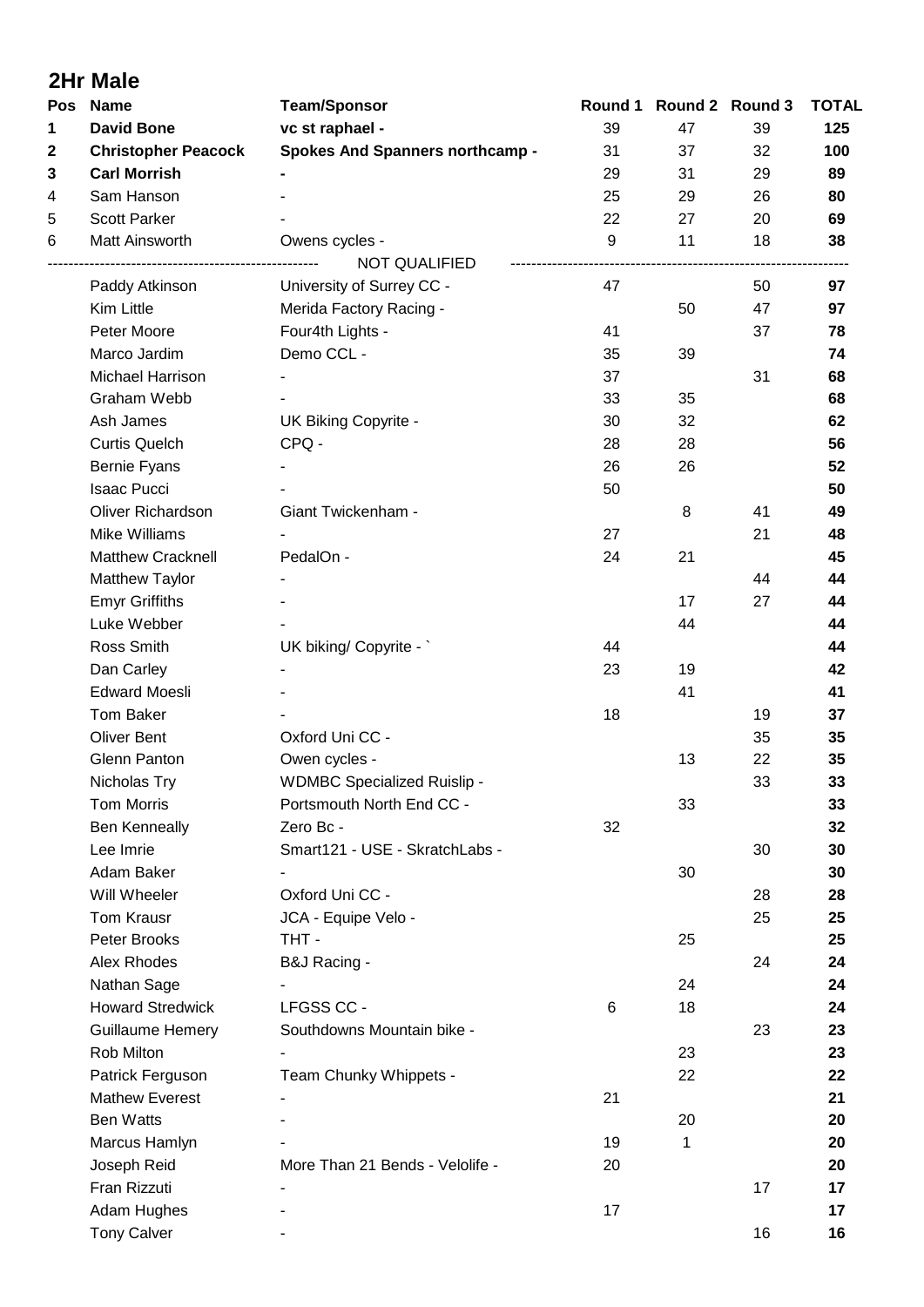| Rob Gaiger                    |                  |                | 16             |    | 16              |
|-------------------------------|------------------|----------------|----------------|----|-----------------|
| Jesus Barriguete              |                  | 16             |                |    | 16              |
| Jonathan Downer               | Owens Cycles -   |                |                | 15 | 15              |
| Simon Granger                 |                  |                | 15             |    | 15              |
| Luis Coutinho                 | Southdown Velo - | 15             |                |    | 15              |
| Jack Reid                     |                  |                |                | 14 | 14              |
| <b>Richard Ball</b>           |                  |                | 14             |    | 14              |
| Ryandean Dean                 | Green Hulk -     | 14             |                |    | 14              |
| <b>Chris Gibbons</b>          | Gibbo -          | $\overline{7}$ | 6              |    | 13              |
| Steve Liggins                 |                  | 13             |                |    | 13              |
| <b>Martin Hawker</b>          |                  |                | 12             |    | 12              |
| David Connolly                |                  | 12             |                |    | 12              |
| Jake Jones                    |                  | 11             |                |    | 11              |
| Alex Lambeth                  |                  |                | 10             |    | 10              |
| <b>Carlos Beltran Carrion</b> |                  | 10             |                |    | 10              |
| <b>Luke Stratford</b>         | FCCC-            |                | 9              |    | 9               |
| Paul Westwood                 | Bri Tri -        | 8              |                |    | 8               |
| Ben Coppola                   | Four4TH Lights - |                | $\overline{7}$ |    | $\overline{7}$  |
| James Waugh                   | El Jefe CC -     |                | 5              |    | $5\phantom{.0}$ |
| <b>Greg Speed</b>             |                  | 5              |                |    | 5               |
| Joe Oakins                    |                  |                | 4              |    | 4               |
| <b>Rob Walters</b>            |                  | 4              |                |    | 4               |
| Dave Harris                   |                  |                | 3              |    | 3               |
| <b>Christian Rolfe</b>        | AMI Marine -     | 3              |                |    | 3               |
| <b>Rupert Bolt</b>            |                  |                | $\overline{2}$ |    | $\mathbf 2$     |
| De Wet Kruger                 | Jacks -          | $\overline{2}$ |                |    | $\mathbf 2$     |
| Johan Swiegers                | Jacks -          | 1              |                |    | 1               |
|                               |                  |                |                |    |                 |

## **2Hr Vet Female**

| <b>Pos</b> | <b>Name</b>             | <b>Team/Sponsor</b>                  | Round 1  |    | Round 2 Round 3 | <b>TOTAL</b> |
|------------|-------------------------|--------------------------------------|----------|----|-----------------|--------------|
| 1          | <b>Kym Harvey</b>       | <b>Geared bikes -</b>                | 41       | 39 | 47              | 127          |
| 2          | <b>Joanne Scott</b>     | Dynotech -                           | 44       | 35 | 44              | 123          |
| 3          | <b>Helen Howard</b>     | <b>Mountain Trax/Gorrick -</b>       | $\Omega$ | 41 | 50              | 91           |
|            |                         | <b>NOT QUALIFIED</b>                 |          |    |                 |              |
|            | Elizabeth Tarr          |                                      | 47       |    | 35              | 82           |
|            | Louise Parker           | BOB-                                 | 39       |    | 37              | 76           |
|            | Laura Sampson           | Sussed out suspension/mondraker uk - |          | 50 |                 | 50           |
|            | Lydia Gould             | TORQ Devo -                          | 50       |    |                 | 50           |
|            | Jackie Roberts          | Beyond MTB/Protwins/Sharpcam -       |          | 47 |                 | 47           |
|            | <b>Claire Hitchings</b> | Team Braveheart -                    |          | 44 |                 | 44           |
|            | Gosia McPherson         | <b>WDMBC Specialized Ruislip -</b>   |          |    | 41              | 41           |
|            | Danielle Petersmann     |                                      |          |    | 39              | 39           |
|            | Samantha Jones          | Four4th -                            |          | 37 |                 | 37           |

## **2Hr Vet Male**

|                | Pos Name            | <b>Team/Sponsor</b>            |    |    | Round 1 Round 2 Round 3 TOTAL |     |
|----------------|---------------------|--------------------------------|----|----|-------------------------------|-----|
| $\mathbf 1$    | <b>Paul Hopkins</b> | <b>Merida Factory Racing -</b> | 50 | 47 | 47                            | 144 |
| $\mathbf{2}$   | <b>Duncan Hards</b> | <b>Four4TH Lights -</b>        | 41 | 44 | 44                            | 129 |
| 3              | <b>Roki Read</b>    | <b>Four4TH Lights -</b>        | 44 | 30 | 50                            | 124 |
| $\overline{4}$ | Craig Gunnell       |                                | 35 | 35 | 41                            | 111 |
| 5              | Paul White          | WDMBC/Aylesbury CC -           | 37 | 41 | 33                            | 111 |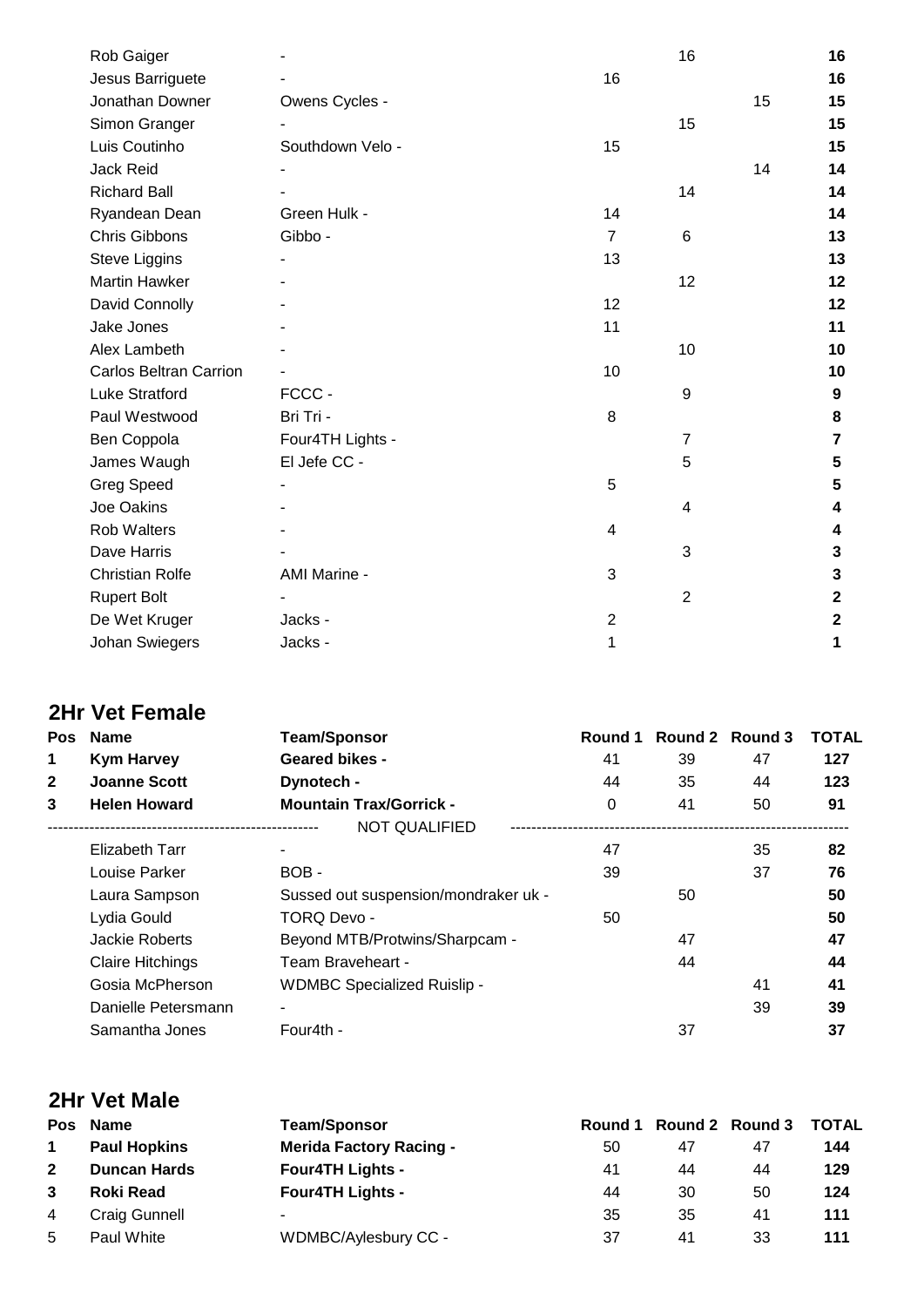| 6  | Andy Sampson              | Sussed out suspension -         | 39             | 37             | 29 | 105 |
|----|---------------------------|---------------------------------|----------------|----------------|----|-----|
| 7  | Chris Lockyer             | Www.ibflooring.com -            | 28             | 28             | 27 | 83  |
| 8  | Paul Howard               | Mountain Trax / Gorrick -       | 21             | 22             | 23 | 66  |
| 9  | Keith Bothick             |                                 | 16             | 16             | 16 | 48  |
| 10 | <b>Neil Bass</b>          |                                 | 14             | 9              | 18 | 41  |
| 11 | Tim Harman                |                                 | 10             | 10             | 11 | 31  |
| 12 | <b>Stuart Telfer</b>      |                                 | $\overline{2}$ | $\mathbf{1}$   | 3  | 6   |
|    |                           | <b>NOT QUALIFIED</b>            |                |                |    |     |
|    | Owen Pattinson            | Owens Cycles -                  | 47             |                | 32 | 79  |
|    | Paul Wellicome            | Four4th Lights -                |                | 39             | 35 | 74  |
|    | Derek Wlson               |                                 | 33             |                | 37 | 70  |
|    | <b>Rick Evans</b>         | Geared Bikes -                  | 32             | 33             |    | 65  |
|    | Dave Brothers             | Four4th Lights -                | 31             | 32             |    | 63  |
|    | David Ivory               | Reading Cycling Club -          | 30             | 31             |    | 61  |
|    | Darren Matthews           | Poundbury Cyclesport -          | 29             | 27             |    | 56  |
|    | Mark Amicucci-Brown       | Evans Cycles Race Team -        |                | 24             | 31 | 55  |
|    | Dom Mcloughlin            |                                 | 26             | 25             |    | 51  |
|    | <b>Stuart Bowers</b>      |                                 |                | 50             |    | 50  |
|    | Neil Cooper               | Hackney GT -                    | 25             | 23             |    | 48  |
|    | <b>Richie Waller</b>      | Four4th Lights -                | 24             |                | 21 | 45  |
|    | Stephen Dadswell          |                                 | 22             | 21             |    | 43  |
|    | <b>Richard Kendall</b>    | - Berks on Bikes                |                | 19             | 22 | 41  |
|    | Russ Jones                | Hackney GT -                    |                |                | 39 | 39  |
|    | <b>Steve Hatcher</b>      | - Revolution RT                 |                | 14             | 25 | 39  |
|    | Matt Hallam               |                                 | 18             | 20             |    | 38  |
|    | <b>Matthew Eley</b>       |                                 | 19             | 17             |    | 36  |
|    | Dean Camier               | Cecil Nurse -                   |                |                | 30 | 30  |
|    | Philip Westoby            | Army -                          |                | 29             |    | 29  |
|    | Matthew Whelan            | Zero BC -                       |                |                | 28 | 28  |
|    | <b>Andrew Lewis</b>       | Freeborn/Devinci Bikes -        | 27             |                |    | 27  |
|    | Mark Green                | OFFCAMBER -                     |                |                | 26 | 26  |
|    | <b>Clement Palozzi</b>    | HK Racing -                     |                | 26             |    | 26  |
|    | <b>Russell Short</b>      | <b>CHAINGANG Race Team -</b>    |                |                | 24 | 24  |
|    | Andy Smallman             | Tunnel Hill Trolls -            | 23             |                |    | 23  |
|    | Stephen Rofe              |                                 | 8              |                | 13 | 21  |
|    | <b>Matthew Briers</b>     |                                 |                |                | 20 | 20  |
|    | <b>Paul Mortimer</b>      | Berks On Bikes -                | 13             | $\overline{7}$ |    | 20  |
|    | Stuart Irving             | army cu -                       | 20             |                |    | 20  |
|    | Seb Price                 | Pedal 2 Pedal -                 |                |                | 19 | 19  |
|    | <b>Rich Cooper</b>        | Willesden CC -                  |                | 13             | 5  | 18  |
|    | <b>Tim Evans</b>          |                                 |                | 18             |    | 18  |
|    | Wayne Edwards             | Coffin Dodgers -                |                |                | 17 | 17  |
|    | Simon Baldwin             |                                 | 5              | 12             |    | 17  |
|    | Darren Seiler             |                                 | 17             |                |    | 17  |
|    | Stephen Freeman           |                                 |                |                | 15 | 15  |
|    | <b>Hendrik Badenhorst</b> |                                 |                | 15             |    | 15  |
|    | Iain Collins              | Banjo Cycles -                  | 15             |                |    | 15  |
|    | Jason Bramich             |                                 |                |                | 14 | 14  |
|    | <b>Graham Swain</b>       | Fleet MTB -                     | 9              | 5              |    | 14  |
|    | Andy Tedd                 | $a3crg -$                       |                | 3              | 10 | 13  |
|    | <b>Alex Needs</b>         | The Justified Ancients of Mud - |                |                | 12 | 12  |
|    | John Clark                | Iteam cc -                      | 12             |                |    | 12  |
|    | Colin Houston             | - Pedalon.co.uk                 |                | 11             |    | 11  |
|    | Will Blackham             | WDMBC: Specialized -            | $\overline{7}$ | 4              |    | 11  |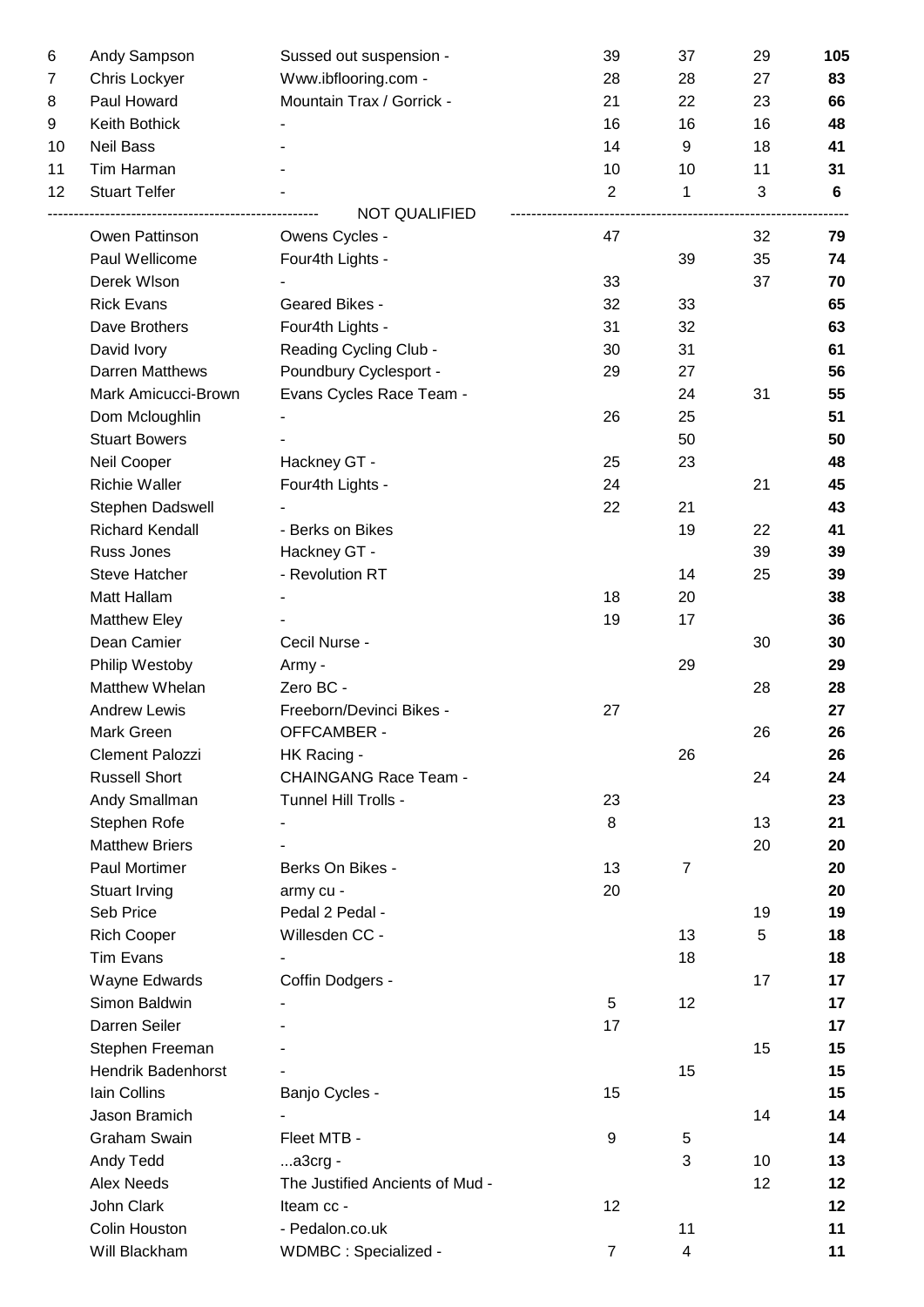| <b>Tony Berlin</b>       | Nirvana Cycles -                    | 11 |   |   | 11 |
|--------------------------|-------------------------------------|----|---|---|----|
| William Mcdonald         | Banjo Cycles/Raceware/Specialized - |    |   | 9 | 9  |
| Del Coppola              | FOUR4TH.CO.UK -                     |    |   | 8 | 8  |
| <b>Neil Plant</b>        |                                     |    | 8 |   | 8  |
| <b>Darren Carins</b>     | Gorrick -                           |    |   | 7 | 7  |
| <b>Richard Winter</b>    | RNRMCA -                            |    |   | 6 | 6  |
| Chris Gray               |                                     |    | 6 |   | 6  |
| <b>Christopher Roche</b> | Teabaggers -                        | 6  |   |   | 6  |
| Jon Harris               | North Hants Road Club -             |    |   | 4 | 4  |
| Warren Vye               |                                     | 4  |   |   | 4  |
| Nick de Meyer            |                                     | 3  |   |   | 3  |
| Anthony Hewitson         |                                     |    |   | 2 | 2  |
| Malcolm Buckley          |                                     |    | 2 |   | 2  |
| <b>Chris Whitney</b>     |                                     |    |   |   |    |
| Keiran Allen             | Ful-on Tri -                        |    |   |   |    |
|                          |                                     |    |   |   |    |

# **3Hr Fat Bike**

|              | Pos Name              | <b>Team/Sponsor</b>                      | Round 1 |    | Round 2 Round 3 | <b>TOTAL</b> |
|--------------|-----------------------|------------------------------------------|---------|----|-----------------|--------------|
|              | <b>Simon Waite</b>    | Ride it Hard Ride it Rigid -             | 50      | 47 | 47              | 144          |
| $\mathbf{2}$ | <b>Chris Hillier</b>  | Banjo cycles/Raceware/Village on his tra | 44      | 44 | 41              | 129          |
| 3            | <b>Simon Laws</b>     | GS Vecchi -                              |         | 50 | 50              | 100          |
|              |                       | NOT QUALIFIED                            |         |    |                 |              |
|              | <b>Scott Swalling</b> | SurreyHillsCyclework/Alpkit -            | 47      | 39 |                 | 86           |
|              | Kevin Harrington      | E3Coach.com -                            |         |    | 44              | 44           |
|              | Dave Hayes            | Chinners Winners -                       |         | 41 |                 | 41           |
|              | Paul Osborne          | Spokes And Spanners -                    |         |    | 39              | 39           |

## **3Hr Grand Vet Male**

| <b>Pos</b>   | <b>Name</b>            | <b>Team/Sponsor</b>                     | Round 1        |                | Round 2 Round 3 | <b>TOTAL</b> |
|--------------|------------------------|-----------------------------------------|----------------|----------------|-----------------|--------------|
| 1            | <b>Andy Kennard</b>    | <b>Milbury Contractors Ltd -</b>        | 32             | 35             | 50              | 117          |
| $\mathbf{2}$ | <b>Rick Fetherston</b> | <b>WDMBC/Specialized Ruislip -</b>      | 50             | 47             | 9               | 106          |
| 3            | lan Cartwright         | LiteOption/Torq -                       | 22             | 33             | 47              | 102          |
| 4            | Chris Clark            | Banjo Cycles / Raceware -               | 39             | 27             | 35              | 101          |
| 5            | Mark Hardwicke         | Bournemouth Arrow cc -                  | 35             | 25             | 39              | 99           |
| 6            | Andrew Graham          |                                         | 26             | 24             | 31              | 81           |
| 7            | Stefano Fratesi        |                                         | 27             | 22             | 30              | 79           |
| 8            | Martin Langston        | 1ST GEAR CYCLES -                       | 19             | 21             | 29              | 69           |
| 9            | Kevin Underwood        |                                         | 15             | 13             | 23              | 51           |
| 10           | Keith Roberts          | - Dynotech                              | 13             | 16             | 22              | 51           |
| 11           | Clive Ely              | MountainTrax / Gorrick -                | 20             | $\overline{2}$ | 25              | 47           |
| 12           | <b>Chris Evett</b>     | - Team Turkey                           | $\overline{4}$ | $\overline{4}$ | 15              | 23           |
|              |                        | NOT QUALIFIED                           |                |                |                 |              |
|              | <b>Steve Wells</b>     | Procycling -                            | 47             | 39             |                 | 86           |
|              | Robert Jackson         | Beyond Mountain Bikes/Pro Twins/Sharpca | 44             | 37             |                 | 81           |
|              | Adam Hooley            | Rides on Air -                          | 41             | 31             |                 | 72           |
|              | James Peacey           |                                         | 21             |                | 44              | 65           |
|              | lan Petherbridge       | Southdown Bikes Casco Pet -             | 37             | 28             |                 | 65           |
|              | lain Wight             | Cotswold Cycles RT -                    | 31             | 29             |                 | 60           |
|              | David Larcombe         | Pedal Heaven -                          | 33             | 26             |                 | 59           |
|              | Matt Wall              | Swift Ones -                            | 25             |                | 33              | 58           |
|              | Nigel Brown            |                                         |                | 50             |                 | 50           |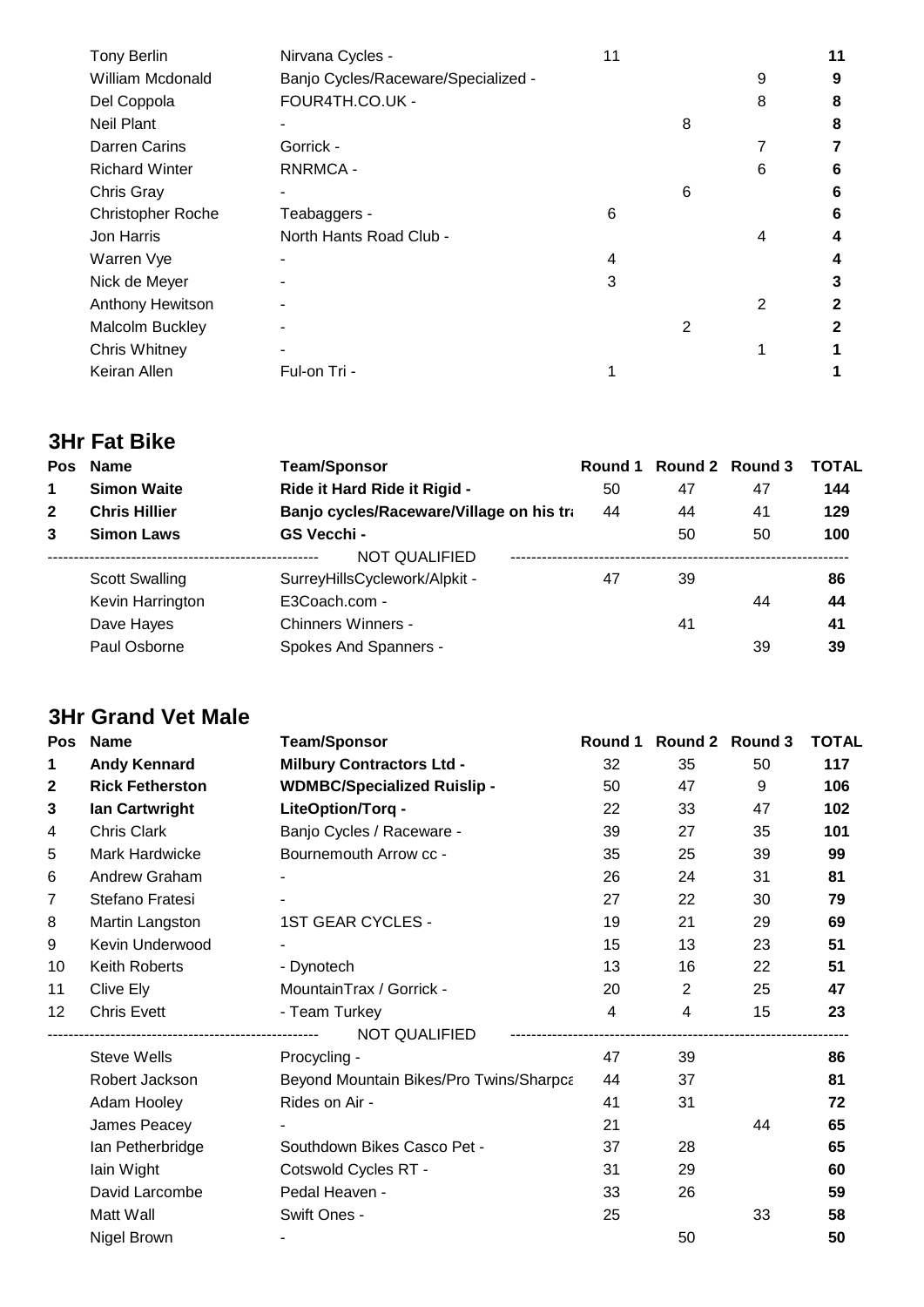| <b>Grant Harrison</b>   |                                    |                | 44             |                | 44          |
|-------------------------|------------------------------------|----------------|----------------|----------------|-------------|
| <b>Kevin Perkins</b>    |                                    | 24             | 20             |                | 44          |
| Steve Blackmore         | Herne hill youth cc -              | 14             |                | 28             | 42          |
| Chris Denman            | - Beyond/WDMBC/RRP/Specialized     |                |                | 41             | 41          |
| <b>Andrew Cracknell</b> | pedal.co.uk -                      |                | 41             |                | 41          |
| Darren Caines           | YCC-                               |                |                | 37             | 37          |
| Paul Warner             | - Team Darenth                     | 18             | 19             |                | 37          |
| <b>Martin Brown</b>     |                                    |                | 10             | 24             | 34          |
| <b>Stuart Tyrrell</b>   | Cotswold Cycles RT -               | 16             | 18             |                | 34          |
| Paul Atkinson           | Seeds cc -                         | 17             | 17             |                | 34          |
| Paul Kelly              | Running Well -                     |                |                | 32             | 32          |
| Andre Pucci             | <b>Beyond Mountain Bikes -</b>     |                | 32             |                | 32          |
| Jesse Kelly             | WDMBC - Specialized Ruislip -      |                | 30             |                | 30          |
| Shaun Higgins           | WDMBC / Specialized-Ruislip -      | 30             |                |                | 30          |
| Will Sawyer             | Abbotts Ann Cycles -               | 29             |                |                | 29          |
| James Pilgrim-Morris    | GS Henley/Athlete Service -        | 28             |                |                | 28          |
| Colin Robson            |                                    |                |                | 27             | 27          |
| <b>Stan Ellis</b>       | Tunnel Hill Trolls -               |                |                | 26             | 26          |
| Charlie Mortleman       | - 7 Oaks Tri Club                  |                | 12             | 14             | 26          |
| Mike Richman            |                                    |                | 23             |                | 23          |
| <b>Tim Stowe</b>        |                                    | 23             |                |                | 23          |
| Scot Weaver             |                                    |                |                | 21             | 21          |
| <b>Steve Warwick</b>    | DPCC-                              |                |                | 20             | 20          |
| Simon Ansell            | Pedal on -                         |                |                | 19             | 19          |
| <b>Martin Chuter</b>    |                                    | $\overline{7}$ |                | 12             | 19          |
| Damian Reid             |                                    |                |                | 18             | 18          |
| <b>Tony Clack</b>       |                                    | 10             | 8              |                | 18          |
| Steve Tuppen            |                                    |                |                | 17             | 17          |
| Paul Facer              | SWRC -                             | 11             | 6              |                | 17          |
| <b>Charles Dutton</b>   | Big Foot CC -                      |                |                | 16             | 16          |
| Phil Wellard            | - Berks on Bikes                   |                | 15             |                | 15          |
| Andy Kennett            | - Dynotech                         | 6              | 9              |                | 15          |
| Alex Drummond           | Drummond Clinic -                  |                | 14             |                | 14          |
| Russell Hanson          | Pearson's CC -                     |                |                | 13             | 13          |
| Michael Rackham         | Rock & Road Bikes St. Albans -     | 12             |                |                | 12          |
| Paul Fisk               |                                    |                |                | 11             | 11          |
| Rick Jamieson           | Pine Sports -                      | 5              |                | 6              | 11          |
| Stan Leigh              |                                    |                | 11             |                | 11          |
| <b>Stuart Colman</b>    |                                    |                |                | 10             | 10          |
| <b>Carlos Barros</b>    | Demo ccl -                         | 9              |                |                | 9           |
| <b>Richard Bryant</b>   | 7OaksTri -                         |                |                | 8              | 8           |
| <b>Simon Phillips</b>   | Tri20 -                            | 8              |                |                | 8           |
| Ken Addison             | 1st Gear Cycles -                  |                |                | $\overline{7}$ | 7           |
| Roger Jewell            |                                    |                | $\overline{7}$ |                | 7           |
| Andy O'Brien            |                                    |                |                | 5              | 5           |
| Doug Harris             |                                    |                | 5              |                | 5           |
| Michael Radburn         | UK-Biking - Bournemouth Cycleworks |                | 3              |                | 3           |
| Paul Baker              |                                    | 3              |                |                | 3           |
| Stephen Brown           | Team Darenth -                     | $\overline{2}$ |                |                | $\mathbf 2$ |
| Kim Burrows             | Paaf scaffolding services -        |                | 1              |                | 1           |
| Nigel Benham            |                                    | 1              |                |                | 1           |
|                         |                                    |                |                |                |             |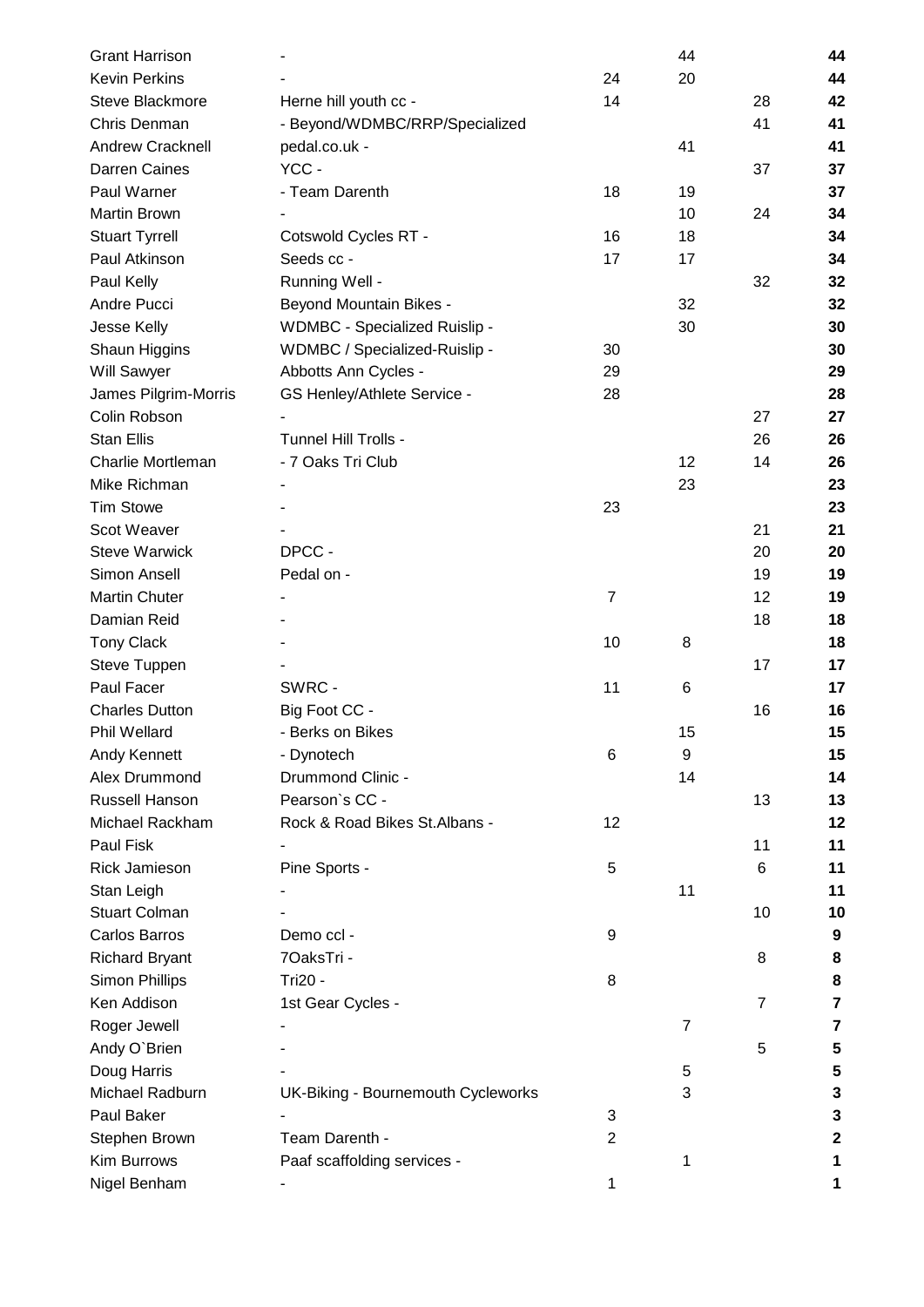|              | <b>4Hr Female</b>      |                      |    |                         |    |              |
|--------------|------------------------|----------------------|----|-------------------------|----|--------------|
|              | Pos Name               | <b>Team/Sponsor</b>  |    | Round 1 Round 2 Round 3 |    | <b>TOTAL</b> |
| 1            | <b>Sally Hall</b>      | $\blacksquare$       | 41 | 41                      | 50 | 132          |
| $\mathbf{2}$ | Iwona Szmyd            |                      | 50 | 50                      |    | 100          |
| 3            | <b>Cassandra Baldi</b> | <b>BigfootCC -</b>   | 39 | 35                      |    | 74           |
|              |                        | <b>NOT QUALIFIED</b> |    |                         |    |              |
|              | Lee-Anne Van Aswegen   | $\blacksquare$       | 37 | 33                      |    | 70           |
|              | Sophie Halhead         |                      |    | 47                      |    | 47           |
|              | <b>Emily Benham</b>    | Cannondale Girls -   | 47 |                         |    | 47           |
|              | <b>Alexis Barnes</b>   | Wyndy Milla -        |    | 44                      |    | 44           |
|              | Anna Cipullo           |                      | 44 |                         |    | 44           |
|              | Rebecca Booth          |                      |    | 39                      |    | 39           |
|              | <b>Frances Halsey</b>  |                      |    | 37                      |    | 37           |

### **4Hr Male**

| <b>Pos</b>   | <b>Name</b>              | <b>Team/Sponsor</b>                 | Round 1 | Round 2 Round 3 |    | <b>TOTAL</b> |
|--------------|--------------------------|-------------------------------------|---------|-----------------|----|--------------|
| 1            | <b>Sam Edwards</b>       | <b>WDMBC-</b>                       | 39      | 50              | 50 | 139          |
| $\mathbf{2}$ | Myburgh Van Aswegen      |                                     | 27      | 27              | 39 | 93           |
| 3            | <b>Boe Harper</b>        | solent cycles -                     | 22      | 26              | 35 | 83           |
|              |                          | NOT QUALIFIED                       |         |                 |    |              |
|              | Doug Myers               | Pedal On -                          |         | 47              | 44 | 91           |
|              | Chris Noble              | Pivot Boompods -                    |         | 37              | 30 | 67           |
|              | Kevin Purcell            | Nationwide Building Society -       | 31      | 33              |    | 64           |
|              | <b>Richard Hemmings</b>  | Tango Cycling -                     | 26      |                 | 31 | 57           |
|              | John Martin              | Army xc team -                      |         | 19              | 37 | 56           |
|              | Jamie Tardi              | Banjo cycles/raceware/specialized - | 37      | 15              |    | 52           |
|              | Lee Monks                | pearce cycles -                     |         | 18              | 33 | 51           |
|              | Scott Chappell           | Behind The Bikeshed -               | 50      |                 |    | 50           |
|              | <b>Robert Mcallister</b> |                                     | 23      | 25              |    | 48           |
|              | David Wright             | Team Zuffle Racing -                |         |                 | 47 | 47           |
|              | Jonno Pybus              |                                     | 47      |                 |    | 47           |
|              | Joe Harris               | MAXXIS 4star Racing -               |         | 44              |    | 44           |
|              | Jason Wentzel            | Full-on Tri -                       | 24      | 20              |    | 44           |
|              | Oliver Richardson        | Twickenham CC -                     | 44      |                 |    | 44           |
|              | Willem De Jager          |                                     | 25      | 17              |    | 42           |
|              | <b>Darrell Harris</b>    |                                     |         |                 | 41 | 41           |
|              | Callum Hughes            |                                     |         | 41              |    | 41           |
|              | <b>Max Suttie</b>        |                                     | 41      |                 |    | 41           |
|              | Dafydd Hollis            |                                     |         | 39              |    | 39           |
|              | <b>Gareth Barnes</b>     | Charlotteville CC -                 |         | 35              |    | 35           |
|              | Joe Clark                | I-Team-CC -                         | 35      |                 |    | 35           |
|              | Chris Panayiotou         | Fruit4London -                      | 33      |                 |    | 33           |
|              | Tom Webb                 |                                     |         |                 | 32 | 32           |
|              | Liam Keynes              | 1st Gear Cycles.com/OCC -           |         | 32              |    | 32           |
|              | <b>William Linton</b>    |                                     | 32      |                 |    | 32           |
|              | <b>Mathew Everest</b>    |                                     |         | 31              |    | 31           |
|              | Nicholas Try             | WDMBC/Specialized Ruislip -         |         | 30              |    | 30           |
|              | Ross Adams               | Pivot Boompods -                    | 30      |                 |    | 30           |
|              | Lloyd Patman             |                                     |         |                 | 29 | 29           |
|              | Chris Murphy             | Inta Lofts -                        |         | 29              |    | 29           |
|              | William Simpson          |                                     | 29      |                 |    | 29           |
|              | David French             |                                     |         |                 | 28 | 28           |
|              |                          |                                     |         |                 |    |              |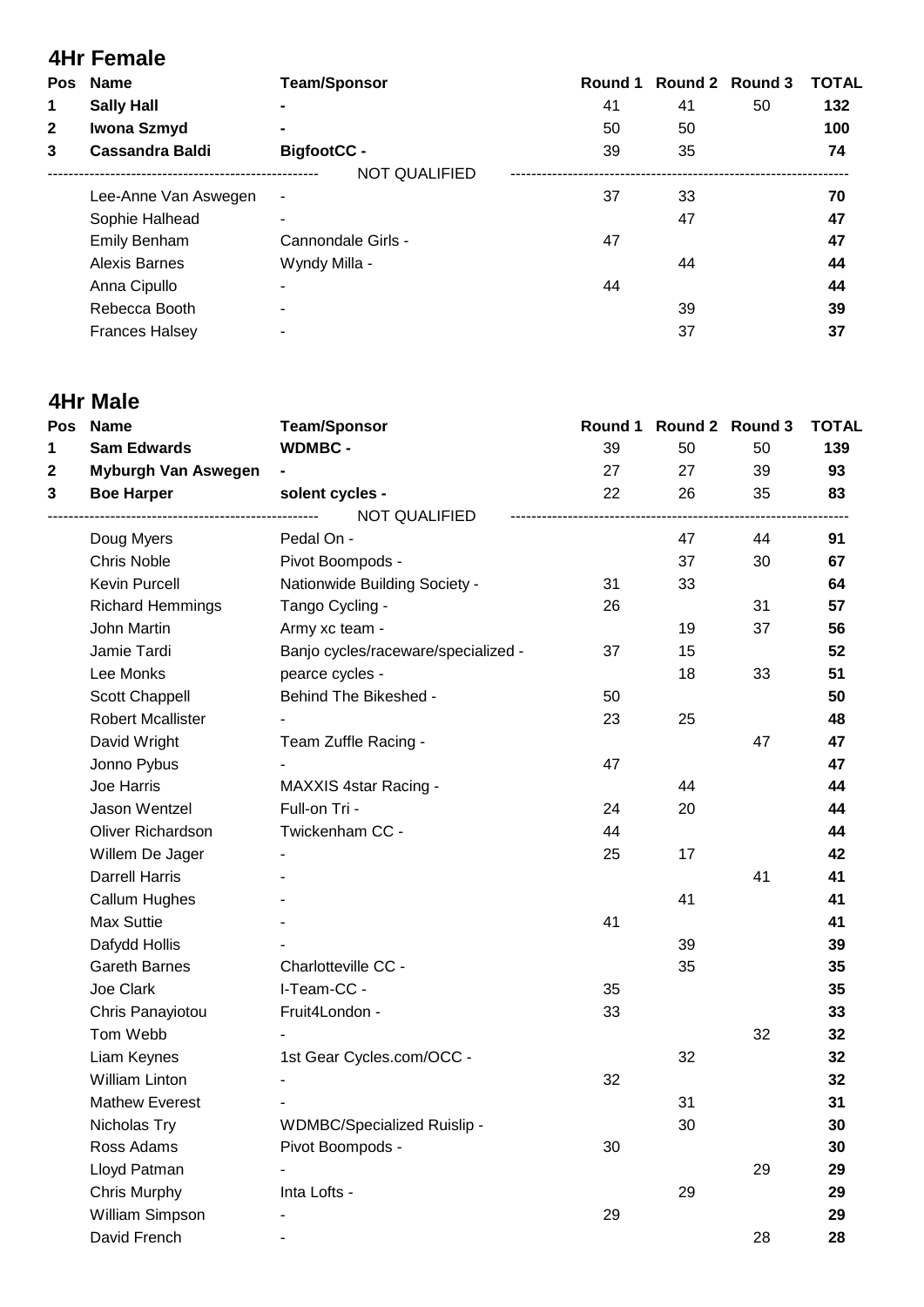| <b>Daniel Edwards</b>    |                                     |    | 28 | 28 |
|--------------------------|-------------------------------------|----|----|----|
| Joshua Orlowski          | Farnborough & Camberley CC -        | 28 |    | 28 |
| Pip Jackson              | Banjo Cycles/Raceware/Specialized - |    | 24 | 24 |
| Grant Johnson            |                                     |    | 23 | 23 |
| Joel Fearick             |                                     |    | 22 | 22 |
| <b>Guy Marks</b>         |                                     |    | 21 | 21 |
| Nelo Stotter             |                                     | 21 |    | 21 |
| Jacob Hennessy           |                                     | 20 |    | 20 |
| Seb Lloyd                |                                     | 19 |    | 19 |
| Daniel Beaven            |                                     | 18 |    | 18 |
| Greg Anderson            |                                     | 17 |    | 17 |
| Matt Loake               |                                     |    | 16 | 16 |
| <b>Tom Scott-Collins</b> |                                     | 16 |    | 16 |
| Simon Harrison           | RAFCC -                             | 15 |    | 15 |
| Christian Humphrey       |                                     |    | 14 | 14 |
| Andy Bates               |                                     | 14 |    | 14 |
| <b>Simon Miles</b>       |                                     |    | 13 | 13 |
| Gavin Russell            |                                     |    | 12 | 12 |
| Chris Loynes             | Army Cycling Union Race Team -      |    | 11 | 11 |
| Chris Wilson             |                                     |    | 10 | 10 |

# **4Hr Single Speed**

| Pos          | <b>Name</b><br><b>Team/Sponsor</b> |                                          | Round 1 |    | Round 2 Round 3 | <b>TOTAL</b> |  |
|--------------|------------------------------------|------------------------------------------|---------|----|-----------------|--------------|--|
| 1            | lan Pidgeon                        | The OC -                                 | 47      | 44 | 50              | 141          |  |
| $\mathbf{2}$ | Kean Wytrykowski                   | Pedalon.co.uk -                          | 50      | 50 | 37              | 137          |  |
| 3            | <b>Grzegorz Krzywon</b>            | <b>Triglav Bikepacking -</b>             | 37      | 39 | 41              | 117          |  |
| 4            | Nicholas Pullen                    | marjislarge -                            | 44      | 31 | 39              | 114          |  |
| 5            | Neil Dingle                        | <b>Buckingham Bikes -</b>                | 39      | 35 | 35              | 109          |  |
| 6            | Javier Simon                       |                                          | 29      | 29 | 47              | 105          |  |
| 7            | Nigel Grantham                     | Pedalon.co.uk -                          | 35      | 37 | 31              | 103          |  |
| 8            | Julian GREEN                       |                                          | 30      | 27 | 44              | 101          |  |
|              |                                    | <b>NOT QUALIFIED</b>                     |         |    |                 |              |  |
|              | David Smith                        | Banjocycles/Raceware/Specialized/Torq -  | 41      | 47 |                 | 88           |  |
|              | Lee Gollop                         |                                          |         | 41 | 32              | 73           |  |
|              | Ray Deacon                         |                                          |         |    | 33              | 33           |  |
|              | Ed Gurney                          | VC Venta -                               |         | 33 |                 | 33           |  |
|              | Lee Goodwin                        |                                          | 33      |    |                 | 33           |  |
|              | Alex Watts                         | 1/Eleven racing -                        |         | 32 |                 | 32           |  |
|              | Graeme Taylor                      | West Drayton MBC - Specialized Ruislip - | 32      |    |                 | 32           |  |
|              | Stephen Roundhill                  |                                          | 31      |    |                 | 31           |  |
|              | <b>Matt Field</b>                  | Trek UK -                                |         | 30 |                 | 30           |  |
|              | <b>Stuart Crighton</b>             | ACU -                                    |         | 28 |                 | 28           |  |
|              | Paul Pomfret                       | - Reading CC                             | 28      |    |                 | 28           |  |
|              | Tom Houghton                       | Tom Houghton -                           | 27      |    |                 | 27           |  |
|              | John Aston                         |                                          | 26      |    |                 | 26           |  |
|              | David French                       |                                          | 25      |    |                 | 25           |  |

| 4Hr Vet Female |               |             |                     |  |                               |    |    |
|----------------|---------------|-------------|---------------------|--|-------------------------------|----|----|
|                | Pos Name      |             | <b>Team/Sponsor</b> |  | Round 1 Round 2 Round 3 TOTAL |    |    |
|                |               |             | NOT QUALIFIED       |  |                               |    |    |
|                | Janet Marsden | Ludlow CC - |                     |  |                               | 50 | 50 |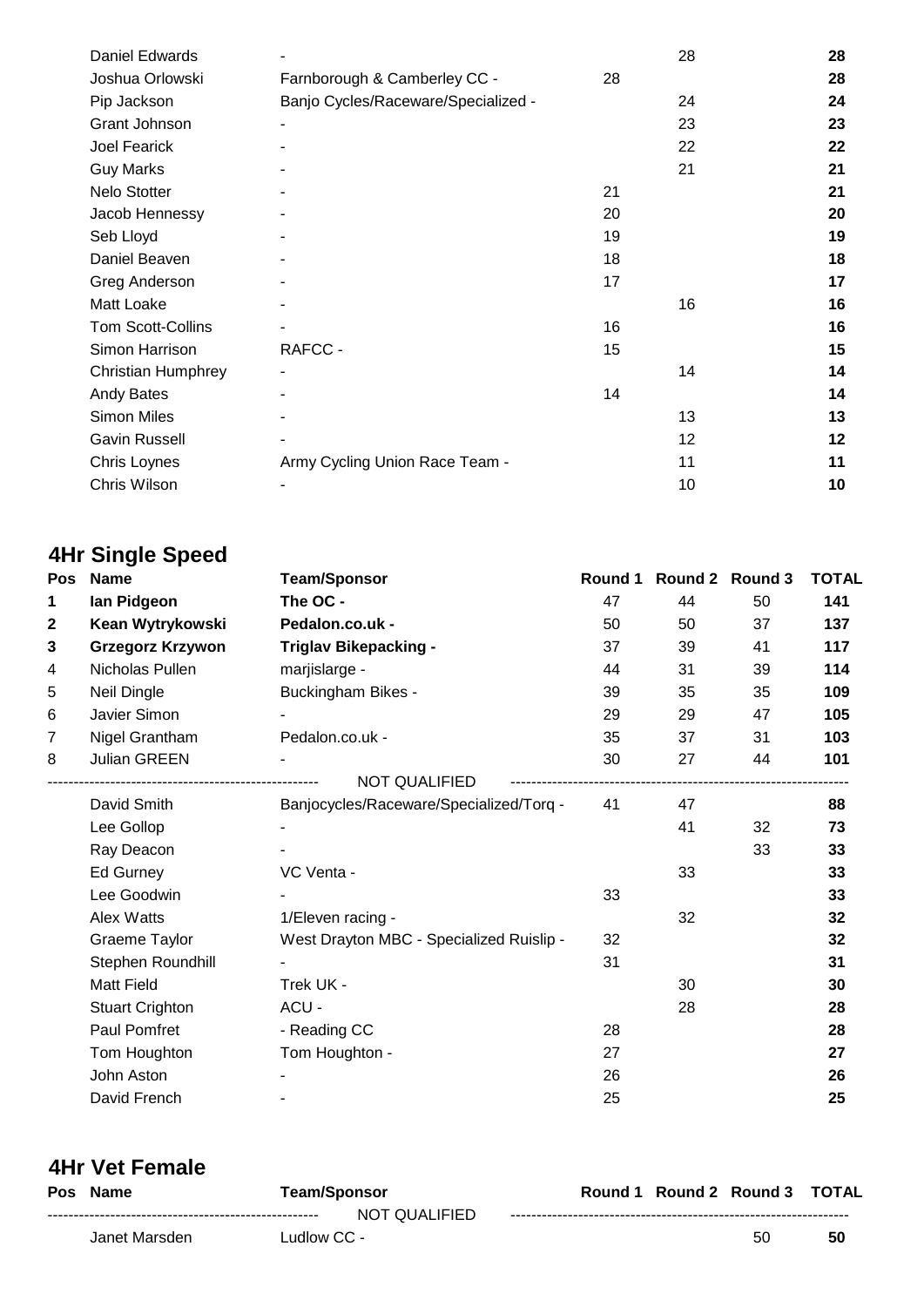| Pos | <b>Name</b>                      | <b>Team/Sponsor</b>                          |    | Round 1 Round 2 Round 3 |    | <b>TOTAL</b> |
|-----|----------------------------------|----------------------------------------------|----|-------------------------|----|--------------|
| 1   | <b>Richard Penning</b>           | <b>Pivot Boompod Racing -</b>                | 47 | 39                      | 50 | 136          |
| 2   | <b>Richard Freshwater</b>        | Pivot boompods racing -                      | 50 | 47                      | 39 | 136          |
| 3   | <b>Jon Roberts</b>               |                                              | 39 | 41                      | 41 | 121          |
| 4   | Jon Heasman                      | FUJI ROTOR VITTORIA -                        | 32 | 37                      | 47 | 116          |
| 5   | <b>Stuart King</b>               | Weber Creative interiors/ Ridebike.co.uk -   | 35 | 35                      | 44 | 114          |
| 6   | Kelvin Norton                    |                                              | 26 | 31                      | 37 | 94           |
| 7   | Simon Bennett                    |                                              | 21 | 23                      | 32 | 76           |
| 8   | Andy Hibberd                     | Pedalon.co.uk -                              | 17 | 26                      | 31 | 74           |
| 9   | To Badocas                       | Demo ccL -                                   | 19 | 25                      | 28 | 72           |
| 10  | Laurence Dale                    | <b>ITEXACT -</b>                             | 8  | 16                      | 26 | 50           |
|     | ------------------------------   | <b>NOT QUALIFIED</b>                         |    |                         |    |              |
|     | Anthony White                    |                                              | 44 | 44                      |    | 88           |
|     | <b>Nick Butler</b>               | southfork racing.co.uk -                     | 23 | 33                      |    | 56           |
|     | Andy Tucker                      | Banjo Cycles/Raceware/Torq/Specialized -     | 24 | 27                      |    | 51           |
|     | Marc Chamberlain                 | Cotswold Cycles- Trek- WNT -                 |    | 50                      |    | 50           |
|     | Nick Cooper                      |                                              | 22 | 28                      |    | 50           |
|     | David King-Smith                 | Scott Eurocycles -                           | 31 | 18                      |    | 49           |
|     | <b>Richard Lilly</b>             | Team JMC -                                   | 29 | 19                      |    | 48           |
|     | Roger Fowkes                     | <b>WDMBC Specialized - Tony Fowkes Auton</b> | 41 |                         |    | 41           |
|     | Dan Howe                         | Wolsey RC -                                  | 37 |                         |    | 37           |
|     | Andrew Leach                     | Mud Sweat n Gears -                          |    |                         | 35 | 35           |
|     | <b>Phillip Bowley</b>            | Owens cycles -                               |    |                         | 33 | 33           |
|     | Andrew Bocking                   | Velolife -                                   | 33 |                         |    | 33           |
|     | Lee Marston                      |                                              |    | 32                      |    | 32           |
|     | Mark Gray                        | London Dynamo -                              |    |                         | 30 | 30           |
|     | Stephen Roundhill                |                                              |    | 30                      |    | 30           |
|     | Pete Chun-Ki??                   | VC10 -                                       | 30 |                         |    | 30           |
|     | Paul Sheers                      | ViCiOUS VELO -                               |    |                         | 29 | 29           |
|     | <b>Stuart Selwood</b>            |                                              |    | 29                      |    | 29           |
|     | Andrew Smith                     |                                              | 28 |                         |    | 28           |
|     | <b>Steve Brown</b>               | UK Biking -                                  |    |                         | 27 | 27           |
|     | <b>Rob Sillett</b>               |                                              | 10 | 17                      |    | 27           |
|     |                                  |                                              | 27 |                         |    | 27           |
|     | <b>Garry Hurst</b><br>lan Leitch |                                              | 16 | 10                      |    |              |
|     |                                  |                                              |    |                         |    | 26           |
|     | Simon Lesser                     | UK Biking - Copyrite Bournemouth Cyclewo     | 25 |                         |    | 25           |
|     | <b>Steven Plater</b>             | Steven Plater Racing -                       |    | 24                      |    | 24           |
|     | Douglas Chrystie                 | <b>Udderly Fantastic -</b>                   |    | 22                      |    | 22           |
|     | <b>Andrew Martin</b>             | LBRCC -                                      |    | 21                      |    | 21           |
|     | Seb Price                        | Pedal 2 Pedal -                              |    | 20                      |    | 20           |
|     | Mark Perry                       |                                              | 20 |                         |    | 20           |
|     | <b>Stewart Crooks</b>            | Pivot Boompod Racing -                       | 18 |                         |    | 18           |
|     | <b>Mike Saunders</b>             |                                              |    | 15                      |    | 15           |
|     | Darren Chappell                  | Behind the bikeshed andover -                | 15 |                         |    | 15           |
|     | <b>Richard Gregory</b>           | - Well Lard                                  |    | 14                      |    | 14           |
|     | <b>Richard Newey</b>             |                                              | 14 |                         |    | 14           |
|     | Nathan Pearce                    |                                              |    | 13                      |    | 13           |
|     | Simon Pemberton                  | Hackney GT -                                 | 13 |                         |    | 13           |
|     | Dave Fearon                      |                                              |    | 12                      |    | 12           |